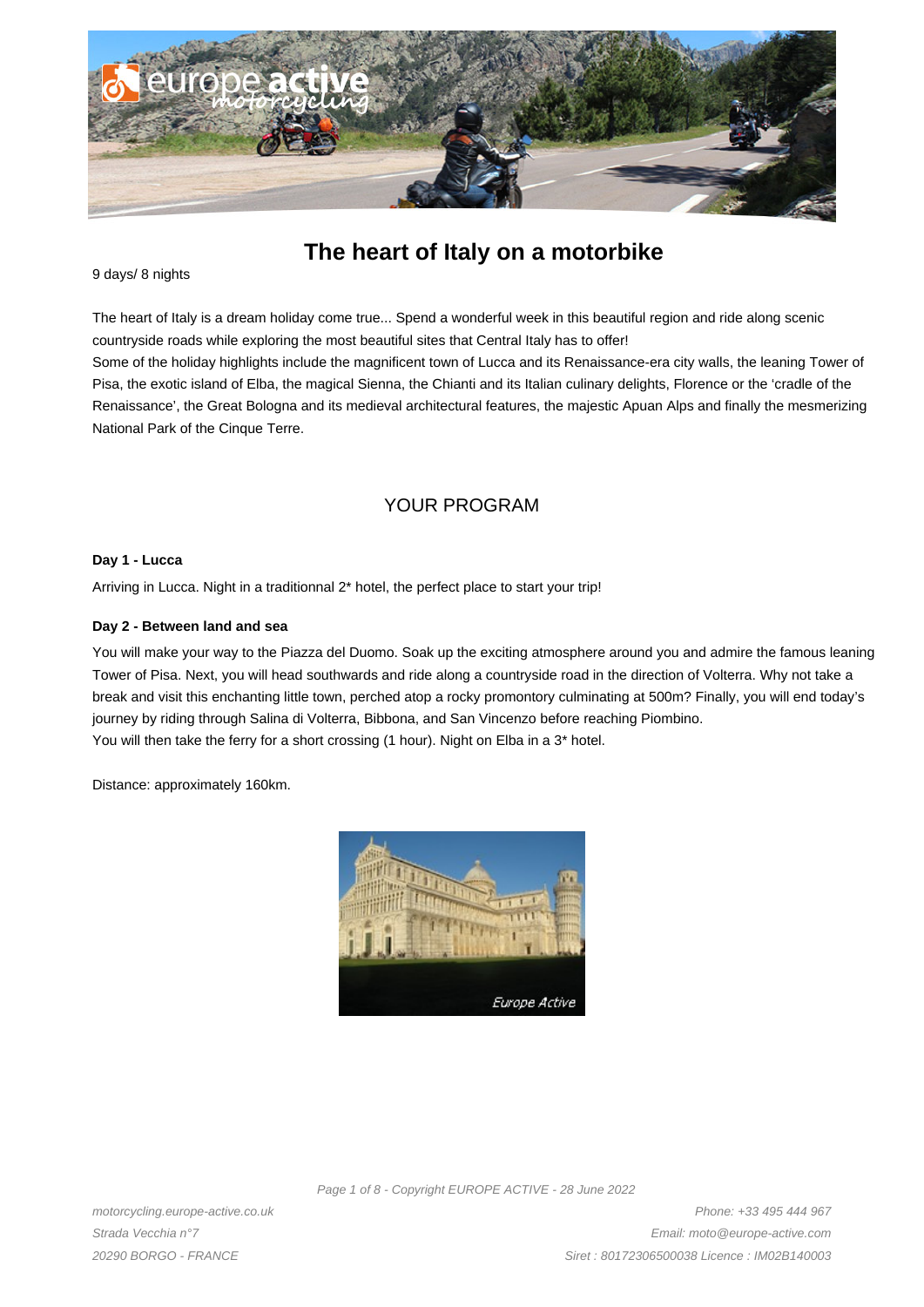



#### **Day 3 - The island of Elba**

Your motorbike adventure in Elba will begin with a ride along a slightly hilly piece of road, and then along the coastline, which is dotted with charming little villages. When the weather is bright, it is possible to see the other islands of the Tuscan archipelago, such as Pianosa, Capraia and Monte Cristo as well as the French island of Corsica. If you're lucky, you might even see the Apennine Mountains in the distance. A wonderful loop and truly magical experience!



#### **Day 4 - Meravigliosa Siena**

After breakfast, you will ride to the port of Portoferraio and take the ferry back to the continent (duration: 1 hour). Once you arrive in Piombino, it will only take you 20 minutes to speed off to the peaceful and beautiful hills of Tuscany. The road winds through the woods up to the city gates of Sienna. Park your motorbike in the hotel's parking lot and explore the

Page 2 of 8 - Copyright EUROPE ACTIVE - 28 June 2022

motorcycling.europe-active.co.uk Strada Vecchia n°7 20290 BORGO - FRANCE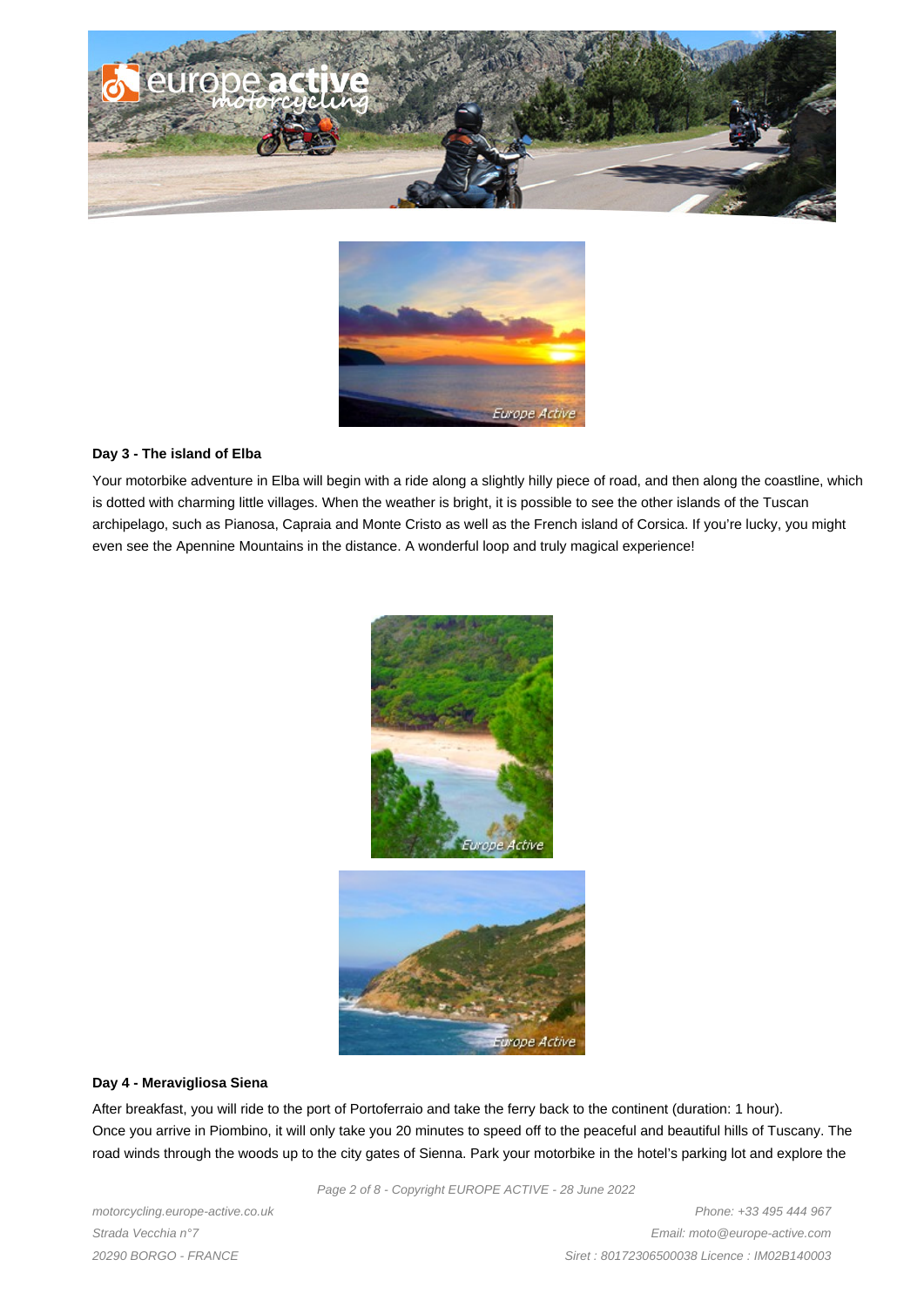

historical sites of this marvellous city.

Night in a 3 star hotel in Sienna.

Distance: approximately 150km.





#### **Day 5 - Florence and the Chianti**

Today's motorbike journey will lead you to ride to Florence, otherwise known as the 'cradle of the Renaissance'. Classified as a UNESCO World Heritage Site, Florence is a magnificent city and a must-see while in Italy. However, before visiting Florence, you will also be able to enjoy the sumptuous countryside landscapes of the Chianti, with olive trees glistening in the sun. Today's itinerary is slightly shorter so as to enable you to make the most out of your visit to Florence.

Night in a 3 star hotel.

Distance: approximately 100km.

Page 3 of 8 - Copyright EUROPE ACTIVE - 28 June 2022

motorcycling.europe-active.co.uk Strada Vecchia n°7 20290 BORGO - FRANCE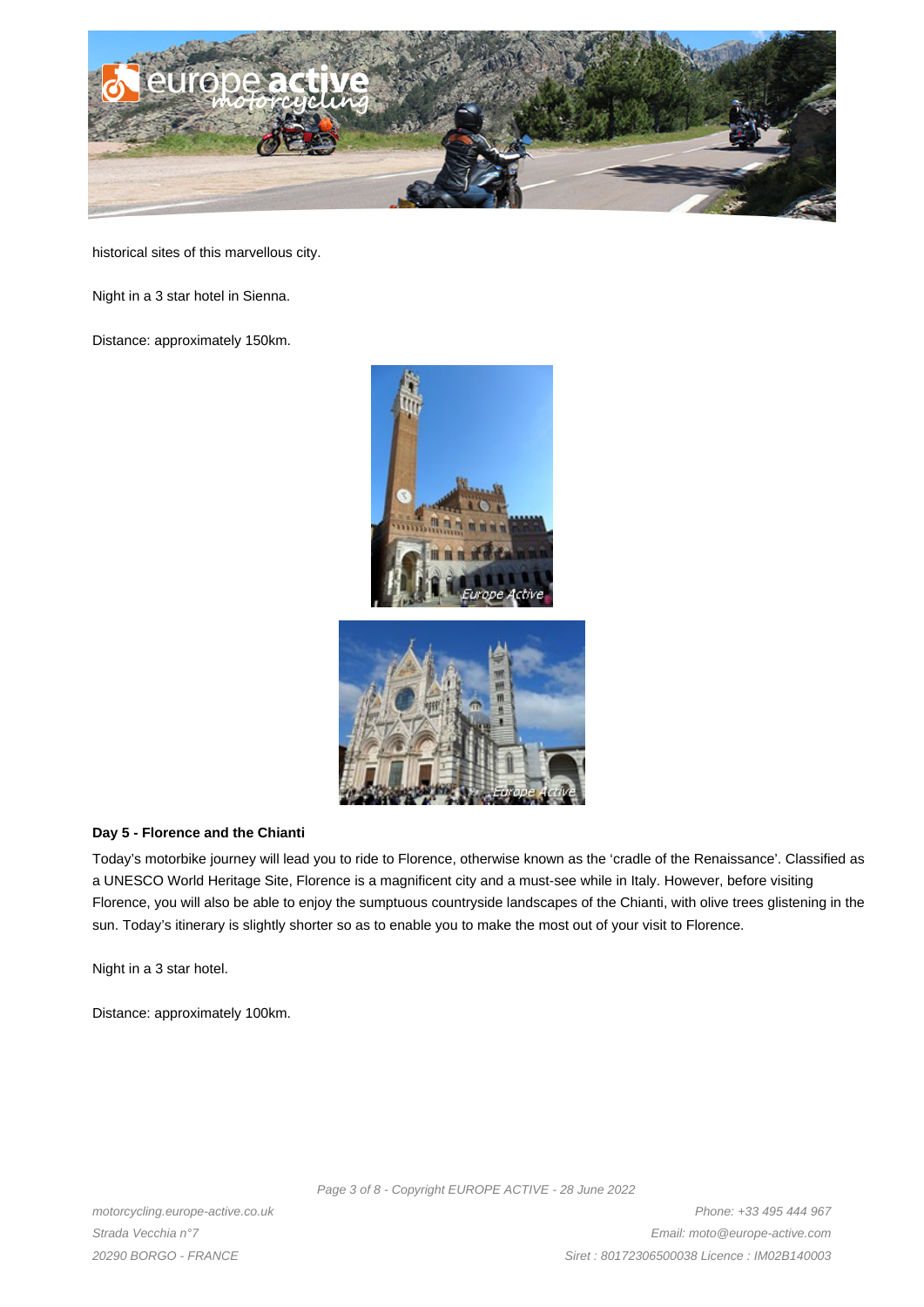



#### **Day 6 - Bologna**

In the morning, you will ride off to Bologna. Also known as Italy's Red City, Bologna is a true architectural marvel with the Piazza Maggiore, Basilica of San Petronio, Fountain of Neptune and its medieval towers. Next, you will climb a hilly piece of road which will take you to the hilltops of Bologna before riding back down to this medieval city.

Night in a 3 star hotel in Bologna.

Distance: approximately 140km.



#### **Day 7 - The Apuan Alps**

Today, you will leave your urban setting for the peacefulness of the Italian countryside. During your rural motorbike adventure, you will ride through landscapes dominated by the Apuan Alps. As Baudelaire would say: 'there, all is order and beauty / luxury, peace, and pleasure'. The itinerary is a real delight for bikers who enjoy riding in the mountains. At the end of the day, cool down and have relaxing swim in the hotel swimming pool.

Page 4 of 8 - Copyright EUROPE ACTIVE - 28 June 2022

motorcycling.europe-active.co.uk Strada Vecchia n°7 20290 BORGO - FRANCE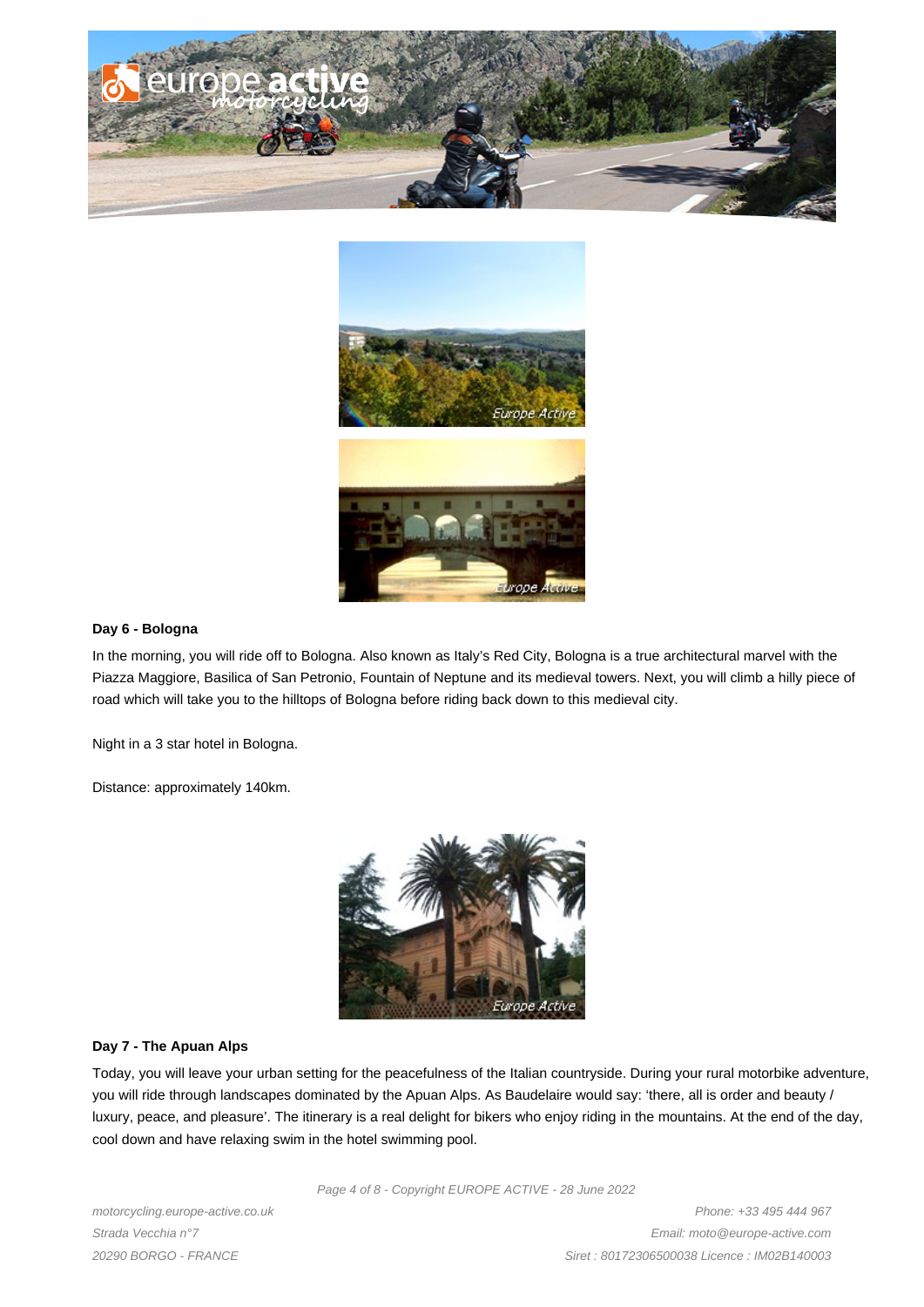

Night in a 3 star hotel in a little village of the Garfagnana region.

Distance: approximately 140km.



#### **Day 8 - Il Parco delle Cinque Terre**

Riding amidst mountain ranges, you will explore the Italian countryside before reaching the Gulf of Poets. From Spezia, you will climb uphill to get magnificent views over the Gulf and, after riding through a tunnel, you will most probably feel as if you have set foot into another dimension. An entirely unique scene is laid out before you and the surrounding landscape is a true feast for the eyes, with fragrant vineyards and five colourful villages set against the backdrop of the sea's turquoise waters. Welcome to the Cinque Terre!

Distance: 110km.

Soak up the vibrant atmosphere of the Cinque Terre and spend the night in a 3 star hotel with incredible views over the rest of the Park. The owners of the hotel are also proud winemakers who will be delighted to offer you a wine tasting.



Page 5 of 8 - Copyright EUROPE ACTIVE - 28 June 2022

motorcycling.europe-active.co.uk Strada Vecchia n°7 20290 BORGO - FRANCE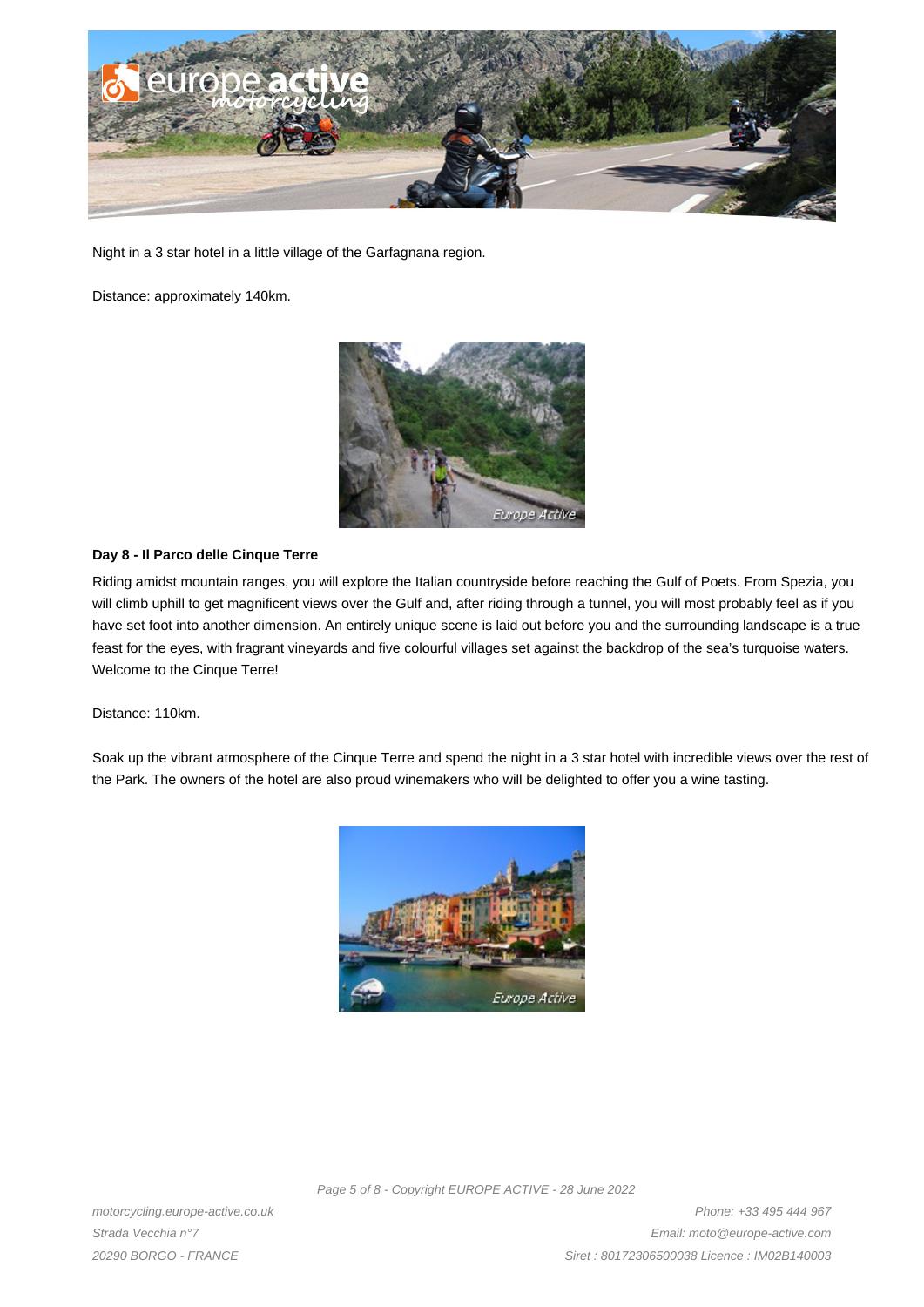



**Day 9 - The end** Your trip ends after breakfast.



# Additional information

# **TARIFFS**

Price from 790 euros per person.

# **OPTIONS**

Supplement for single bedrooms : 330 euros per person. Supplement for July and August departures : 70 euros per person. GPS tracks on USB stick : 25 euros per person.

# **INCLUDED**

Nights in 3 and 2 star hotels (double bedrooms), breakfasts, ferry crossing to and from the island of Elba (the fare includes a

Page 6 of 8 - Copyright EUROPE ACTIVE - 28 June 2022

motorcycling.europe-active.co.uk Strada Vecchia n°7 20290 BORGO - FRANCE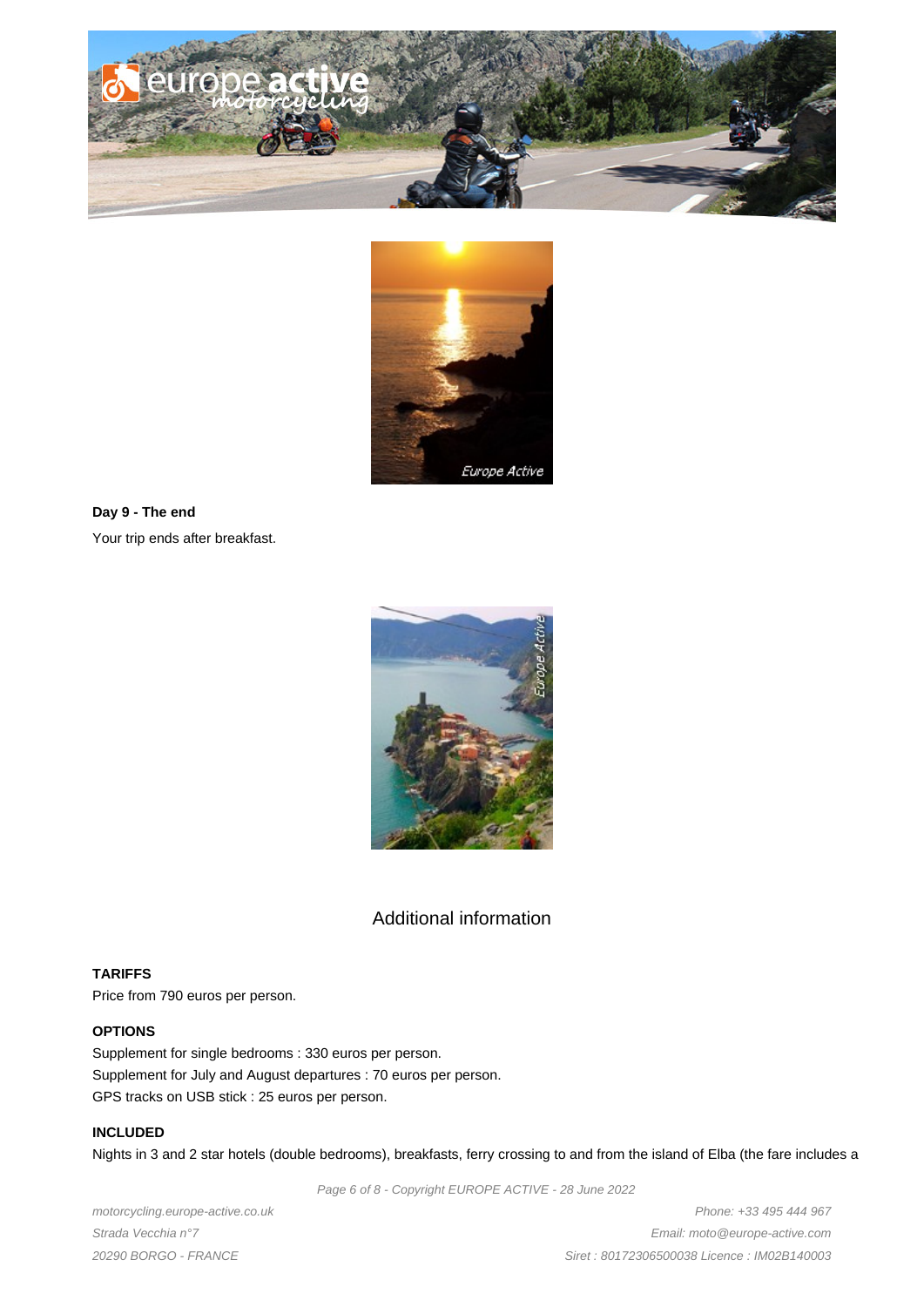

crossing for two people and a motorbike), information package with maps and road-books.

#### **NOT INCLUDED**

Transport options to the meeting point and from the point of dispersal, transfers which are not included in the tour, personal travel insurance, meals and beverages, motorbike rental, repair costs, fines and speed tickets, visits of tourist sites, optional activities which are not included in the tour and personal expenses.

#### **ACCOMMODATION**

7 nights in 2 and 3 star hotels (double bedrooms). For nights in single bedrooms only, see the 'options' section below.

#### **SIZE OF GROUP**

From 2.

**DEPARTURES** From the beginning of April to the beginning of November.

**DEPARTURE** Lucca.

**DISPERSION** National Park of the Cinque Terre.

## **HOW TO GET THERE**

By train from Pisa airport (every 30 minutes): Cost: 6.30 € Time: 45/50 minutes by train, count 1 hour in all Take the train to Pisa-Centrale at the exit of the airport Change to Central for a train to Lucca.

By motorbike from Nice: 350km, 4 hours (cost of tolls: 30€).

## **EQUIPMENT TO TAKE**

Repair kit, puncture repair kit, air compressor. Battery charger. Engine oil. Spark plugs and spark plug remover tools. Wrench, flare-nut spanner, ring wrench, tongue-and-groove pliers, needle-nose pliers. Screwdriver set. Zip ties, electrical wire, iron wire and duct tape. Fuses and full set of spare light bulbs. Latex gloves and duster. Spare keys. Earplugs. U-lock.

motorcycling.europe-active.co.uk Strada Vecchia n°7 20290 BORGO - FRANCE

Page 7 of 8 - Copyright EUROPE ACTIVE - 28 June 2022